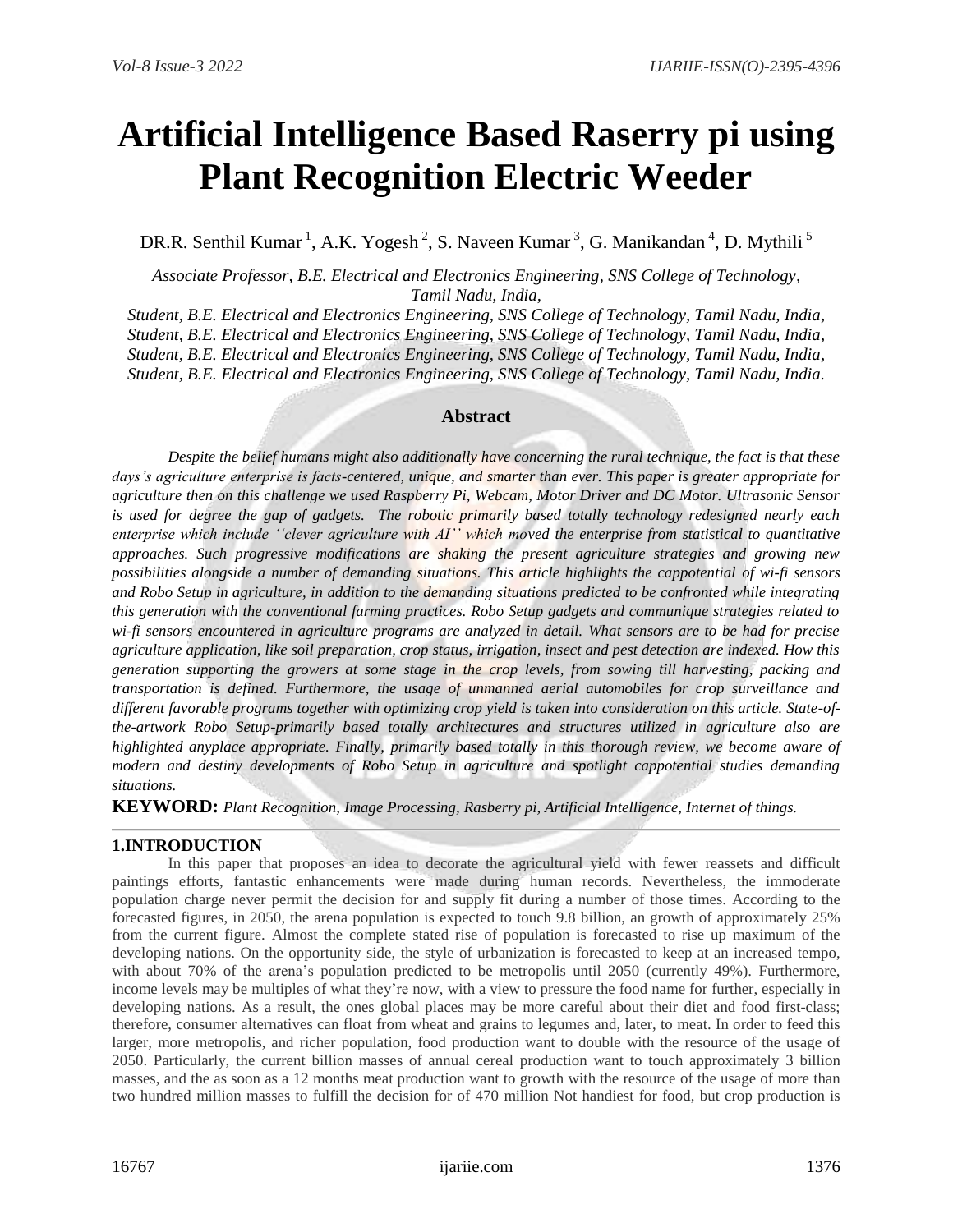becoming further critical for enterprise; truely flora like cotton, rubber, and gum are playing critical roles withinside the economies of many global places. Furthermore, the food-flora-based totally absolutely bioenergy market started out to growth recently. Even in advance than a decade, handiest the producing of ethanol carried out a hundred and ten million masses of coarse grains (approximately 10% of the arena production). Due to the developing utilization of food flora for bio-fuel production, bio-power, and distinctive enterprise usages, food safety is at stake. These wishes are resulting in a further growth of the strain on already scarce agricultural reassets. Unfortunately, handiest a confined a part of the earth's ground is suitable for agriculture uses due to various limitations, like temperature, climate, topography, and soil first-class, or maybe most of an appropriate areas aren't homogenous. When zooming the versatilities of landscapes and plant kinds, many new versions start to emerge that can be difficult to quantify. Moreover, the available agricultural land is further fashioned with the resource of the usage of political and economic elements, like land and climate patterns and population density, while fast urbanization is constantly posing threats to the deliver of arable land. Over the past decades, the general agriculture land carried out for food production has professional a decline. In 1991, the general arable region for food production have become 19.5 million square miles (39.47% of the arena's land region), which have become reduced to approximately 18.6 million square miles (37.73% of the arena's land region) in 2013. As such, the gap amongst name for and supply of food is becoming more giant and alarming with the passage of time. Further examination showed that every crop field has extremely good trends that can be measured separately in terms of every first-class and quantity. Critical trends, like soil type, nutrient presence, flow of irrigation, pest resistance, etc., define its suitability and capability for a specific crop. In most of situations, the differentiations of trends can exist interior a single crop field, even though the same crop is being cultivated in complete farm; therefore, site-specific analyses are required for high-quality yield production. Further, consisting of the dimensions of time, specific flora withinside the same field rotate season-toseason and biologically achieve extremely good ranges of their cycle interior a 12 months in areas in which locational and temporal versions result in specific boom requirements to optimize the crop production. To reply to those needs with a number of issues, farmers want new generation-primarily based totally strategies to provide greater from much less land and with fewer hands. Considering the usual farming procedures, farmers want to go to the agriculture webweb sites regularly at some stage in the crop lifestyles to have a higher concept approximately the crop situations. For this, the want of clever agriculture arises, as 70% of farming time is spent tracking and know-how the crop states in preference to doing real discipline paintings. Considering the vastness of the agriculture enterprise, it fairly needs for technological and unique answers with the purpose of sustainability whilst leaving minimal environmental effect. Recent sensing and communique technology offer a real far off ''eye withinside the discipline'' capacity wherein farmers can look at happenings withinside the discipline with out being withinside the discipline. Wireless sensors are facilitating the tracking of vegetation continuously with better accuracy and are capin a position to, maximum importantly, hit upon early levels of undesirable state. This is the cause why contemporary-day agriculture entails using clever gear and kits, from sowing to crop harvesting or even at some stage in garage and transportation. Timely reporting the use of a number of sensors makes the whole operation now no longer simplest clever however additionally price powerful because of its unique tracking talents. Variety of self reliant tractors, harvesters, robot weeders, drones, and satellites presently supplement agriculture equipment. Sensors may be set up and begin amassing facts in a quick time, that's then to be had on line for similarly analyses almost immediately. Sensor generation gives crop and site-precise agriculture, because it helps unique facts series of each site. Recently, the Internet-of-Things (Robo Setup) is starting to effect a big range of sectors and industries, starting from manufacturing, fitness, communications, and power to the agriculture enterprise, to be able to lessen inefficiencies and enhance the overall performance throughout all markets. If searching closely, one feels that the modern programs are simplest scratching the floor and that the actual effect of Robo Setup and its makes use of aren't but witnessed. Still, thinking about this progress, particularly withinside the close to beyond, we are able to expect that Robo Setup technology are going to play a key position in diverse programs of the agriculture area. This is due to the talents provided with the aid of using Robo Setup, which include the fundamental communique infrastructure (used to attach the clever gadgets—from sensors, automobiles, to person cellular gadgets—the use of the Internet) and variety of services, together with neighborhood or far off facts acquisition, cloud primarily based totally clever records evaluation and selection making, person interfacing, and agriculture operation automation.

### **2.HARDWARE**

Raspberry Pi**,** Webcam / Scanner**,** Ultrasonic Sensor**,** Cutter**,** Motor Driver**,** DC Motor

#### **3.SOFTWARE** Python**. 4.BLOCK DIAGRAM**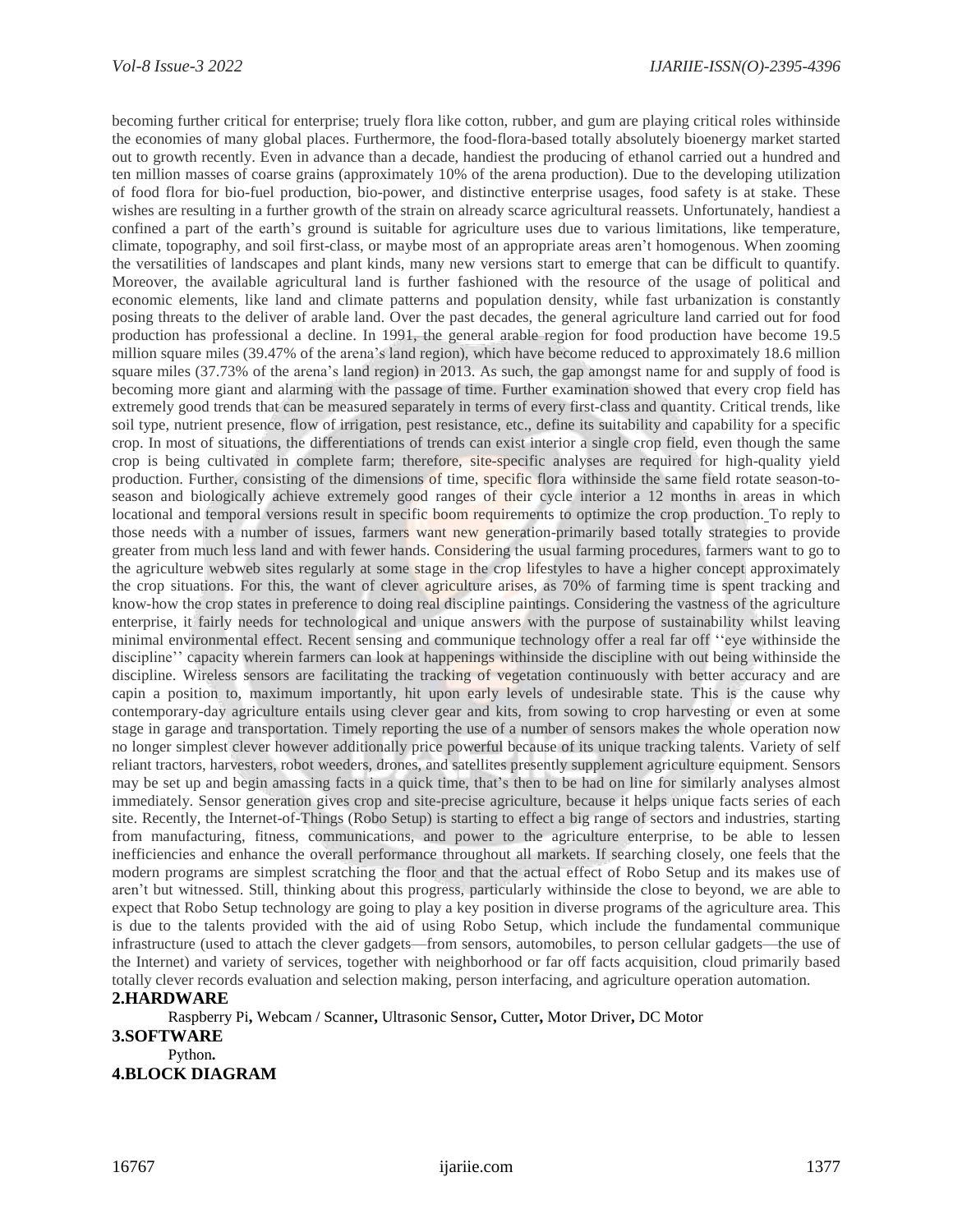

## **5.WORKING**

The Ac deliver is reborn to dc deliver the employment of the remedy and also the amended dc deliver is attached to filter out to stay down from the spikes etcetera additionally the clear out out is hooked up to the battery to save lots of the energy for the weeder The Jeer Pi could be a low price, credit- card sized computer that entrapments right into a pc reveal and makes use of a preferred keyboard and mouse. The Raspberry Pi Model B has double center ARM11 processor with 512 MB SDRAM and powers via small USB socket of 5V. This processer is act as a coronary heart for this setup. and also the computer code program side on this processer is garçon that retailers the information and subscribe in with the help of exploitation garçon with the aid of using the employment of this net purpose or address person will get admission to everyplace. The affiliation among totally different enhances is outlined the use of the contrivance structure as presently because the contrivance is grew to return on, the method begins. The device Are confederated withinside the the front of the tool the sensor acquire the records of the records while transferring in the front of the device illustration distance and plant ( legal crop or currently no longer). that's the information accession step. once the data is collected the records is reborn to be fed into the enter of the boo pi. The transformation step converts the analog to virtual shape. This records is given to boo pi for processing. If the data is in decide style of the pi exhibition to exchange at the blades to cut back the weed below the given distance with the help of exploitation (ultrasonic swells). and also the person will see the range of the precise crop additionally pi permits to touch the person with the help of exploitation webcam. The Raspberry Pi 3 Model B is that the fashionable product withinside the Raspberry Pi three variety, speech act a 64- bit quad center processor cardiopulmonary exercise at1.4 gigacycle, double-band2. 4 GHz and five GHz wi-fi local area network, Bluetooth four.2/ BLE, in haste Ethernet, and poet practicality through a separate poet headgear The double-band wi-fi LAN comes with standard compliance instrument, allowing the board to be designed into quit wares with immensely born wi-fi LAN compliance testing, enhancing every worth and time to business. The Raspberry Pi three Model B continues the equal mechanical footprint as every Raspberry Pi a pair of Model B and also the Raspberry Pi 3 Model B. associate un hearable device could be an tool that measures the gap to an item the employment of ultrasonic sound swells. associate ultrasonic sensor makes use of a electrical device to transmit and acquire ultrasonic beats that bear came back records roughly an item's contiguity. High- frequency sound swells replicate from limitations to grant miraculous echo styles. As established higher than the HC-SR04 un hearable (US) sensor is a four leg module, whose leg names are Vcc, Sensor, Echo and Ground singly. This sensor is a totally notorious device utilized in legion programs whereby activity distance or seeing contrivances are demanded. The module has eyes like tasks withinside the the front that forms the un hearable transmitter associated Receiver. The sensor works with the straightforward devilish council factors that Distance = Speed  $\times$  Time. The un hearable transmitter transmits an ultrasonic swell, this swell passage in air and whereas it receives protested with the help of exploitation any textile it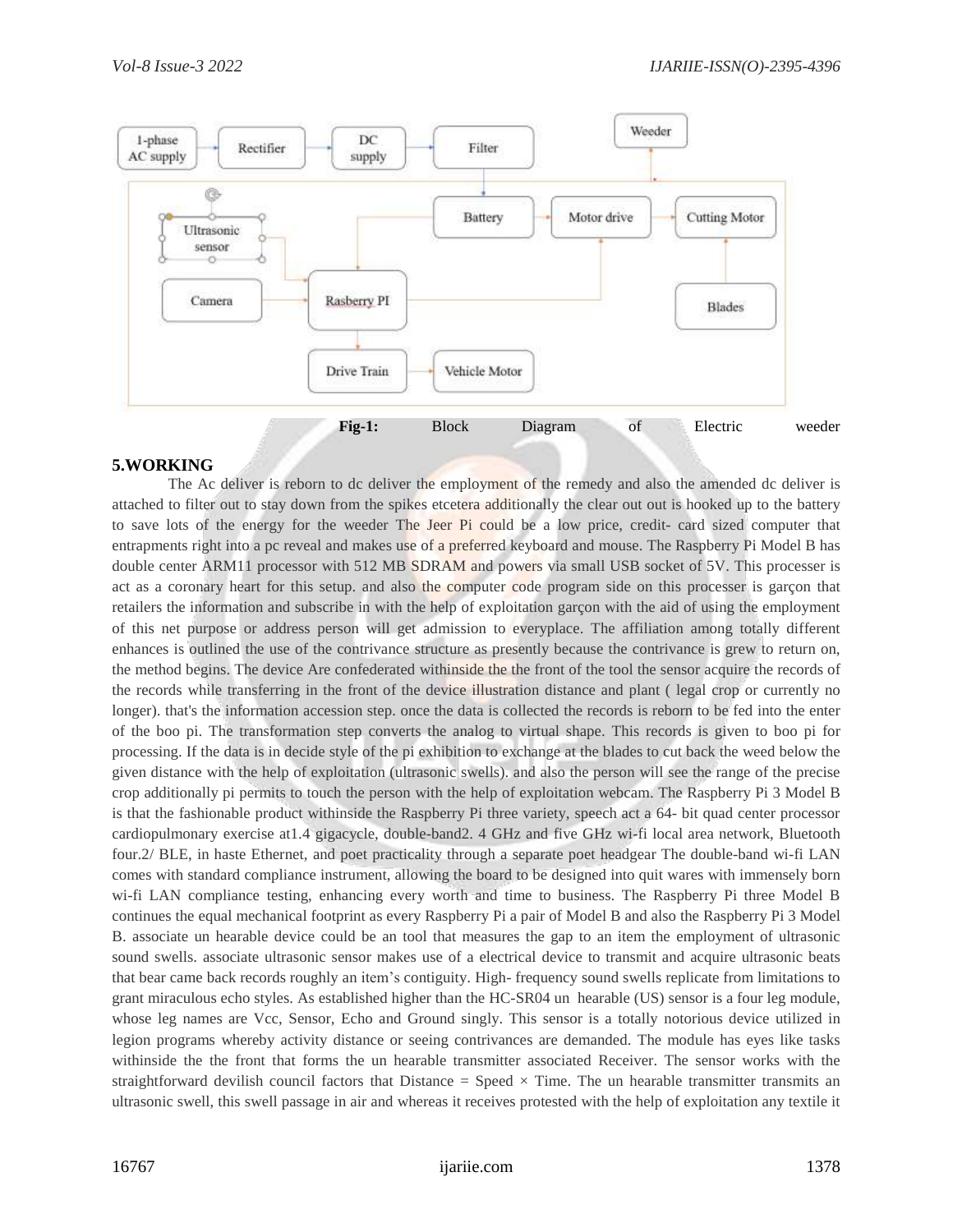receives meditated came back within the direction of the sensor this meditated swell is discovered with the aid of using the un hearable receiver module HC-SR04 distance sensor is usually used with every microcontroller and silicon chip structures like Arduino, ARM, PIC, Raspberry Pie etcetera The antedating manual is immensely as a result of it should be accompanied anyhow of the shape of process tool used. Power the device the employment of a regulated 5V via the Vcc promotion Ground legs of the sensor. the trendy ate up with the help of exploitation the sensor is far not up to 15mA and thus could also be while not detention hopped-up with the aid of using the on board 5V legs (If to be had). The device and also the Echo legs are each I/ O legs and therefore they may be concerning I/ O legs of the microcontroller. to start the dimension, the cause leg should be created devilish for 10uS once that grew to return off. This movement can generate associate un hearable swell at frequency of 40Hz from the transmitter and also the receiver will anticipate the swell to travel back. Once the swell is once more after it obtaining meditated with the help of exploitation any item the Echo leg goes devilish for a particular volume of your time for you to be same to the time taken for the swell to go back came back to the sensor. the quantity of your time for the period of that the Echo pin stays extreme is measured with the resource of the usage of the MCU/MPU because it offers the data regarding the time taken for the wave to maneuver once more back to the device. exploitation this information the gap is measured as represented withinside the higher than heading. This device is employed to outline the distance amongst the perfect crop and device. unhearable Sensor Pin Configuration identification number Pin Name Description one VccThe Vcc pin powers the sensor, commonly with +5V a pair of Trigger Trigger pin is an Input pin. This pin need to be saved extreme for 10us to initialize measuring with the resource of the usage of causation US wave. 3 Echo Echo pin is associate Output pin. This pin goes immoderate for a term as some way to be adequate the time taken for America. A wave to maneuver once more back to the sensor. Four Ground This pin is installed to the Ground of the gadget.

| Pin<br><b>Number</b>        | Pin<br><b>Name</b> | <b>Description</b>                                                                                                                                           |
|-----------------------------|--------------------|--------------------------------------------------------------------------------------------------------------------------------------------------------------|
|                             | <b>Vcc</b>         | The Vcc pin powers the sensor, typically with $+5V$                                                                                                          |
| $\mathcal{D}_{\mathcal{L}}$ | Trigger            | Trigger pin is an Input pin. This pin has to be kept high for 10 us to<br>initialize measurement by sending US wave.                                         |
| 3                           | Echo               | Echo pin is an Output pin. This pin goes high for a period of time which<br>will be equal to the time taken for the US wave to return back to the<br>sensor. |
| 4                           | Ground             | This pin is connected to the Ground of the system.                                                                                                           |

## **5.2MOTOR DRIVER**

We have a large collection of exceptional (brushed) DC motor drivers for exceptional DC vehicles. This brushed DC motor cause pressure is the best of all and can be used for max programs. The DC motor pressure is a shape of amplifier or strength modulator that integrate a few of the controller and a DC motor. It takes the low present day and then converts it proper right into a immoderate present day that's appropriate for the motor. DC pressure converts an Alternating Current (AC) into Direct Current (DC) to run a DC motor. Higher motor pace generates extra voltage withinside the tachometer and the pressure references this voltage to make certain the motor is running at the correct pace in retaining with-character settings. This is used specially for specific pace regulation, not un usual place starting, braking and reversing.

#### **5.3DC MOTOR**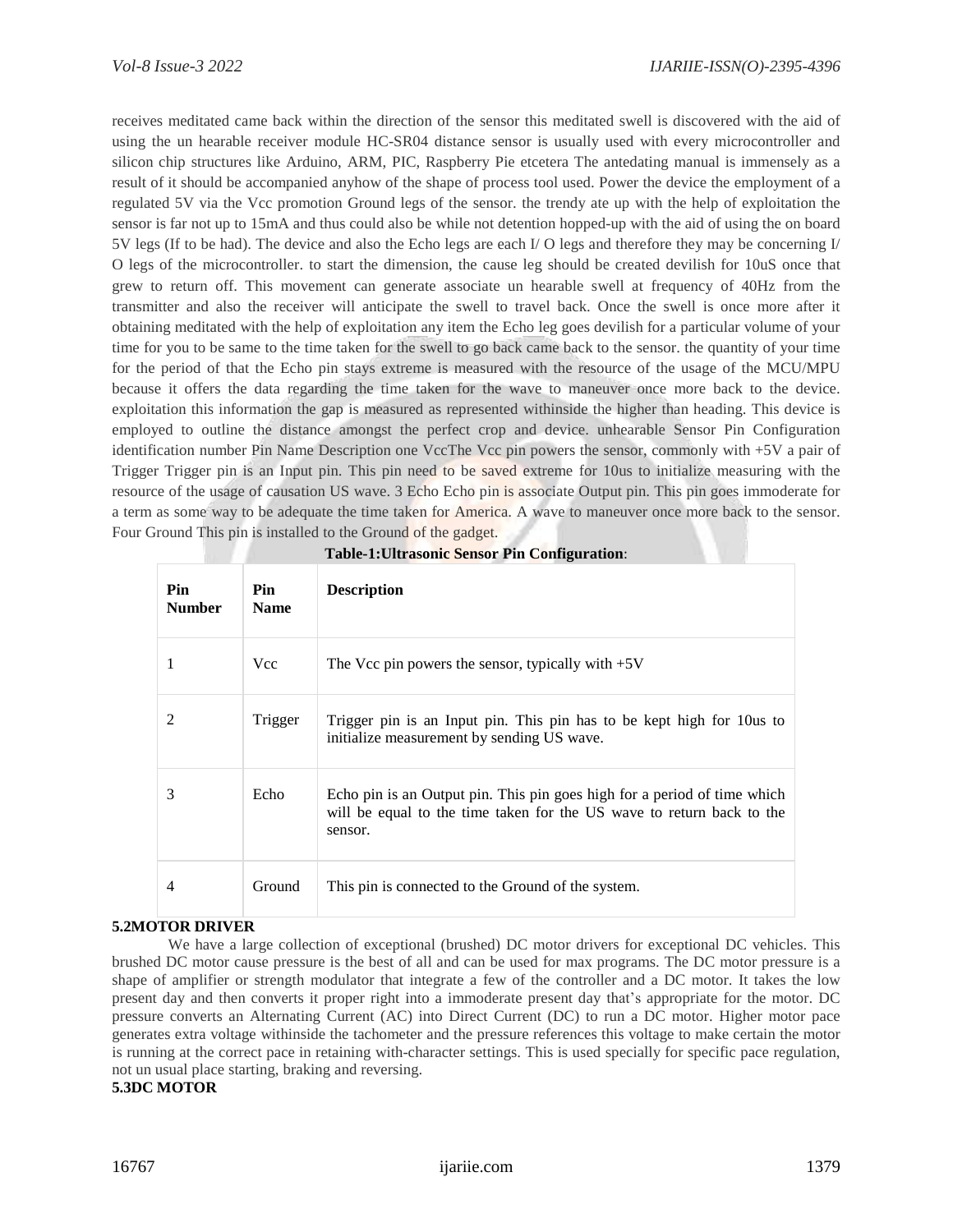Drive motor desire for use in robotics is a crucial interest and DC vehicles have positive abilities that motive them to an ideal desire. There are severa sorts of DC vehicles -about four essential types Simply put, a DC motor converts direct present day electric powered strength into mechanical strength. This differs from an AC motor, which applies alternating present day to the electric motor. At the most essential level, DC vehicles art work nicely in robotics because of the reality they allow the robot to be battery powered, which offers exceptional benefits for plenty of robotic programs, particularly cell and collaborative robots. That's now not to say that specific vehicles aren't used for robotics – like AC synchronous brushless servo vehicles, which facilitate specific manage of the robot's movements. The pressure electronics of these vehicles truely art work from a DC source. Deciding on pressure vehicles requires first that create a robot profile to specify its length, its weight, its pace, what it's miles manipulation, the environment it will art work in and on, and the articulated movements it'll need to make. All of these factors will inform in pressure motor desire. Primarily based totally definitely on this speak So for this format the usage of a DC motor for the pressure educate and reducing motor.

#### **5.4WEBCAMERA**

This net virtual camera is a video virtual camera that feeds or streams an image or video in real time to or through a laptop to a laptop network, collectively with the Internet. Webcam software program application allows clients to file a video or circulate the video on the Internet. As video streaming over the Internet requires plenty of bandwidth, such streams commonly use compressed formats. Webcam does things, taking pictures the image or video and to interchange it to the predestined tool. Along with the digital virtual camera the ones moreover encompass the high-quality software program application to engage with the host tool. Software allows the man or woman to edit the pics and to file the movement images for specific duration. This software program application grabs the digital records from the virtual camera at certain intervals of time. Depending on the frame charge, the variety of pics or video streaming is displayed on the laptop or one of a kind display structures. Software receives the image frame from digital virtual camera, converts it into JPEG file and subsequently sends it to the net server using the file transfer protocol (FTP). So in advance than using this webcam, even as going for walks with the net, we need to carry out a bit configuration steps to feature the pics and movement images. By using image sensing can be CMOS or CCD, the preceding being dominant for low-charge cameras, but CCD cameras do now not continually outperform CMOS-based totally absolutely cameras withinside the low-fee variety. Most consumer webcams are capable of supplying VGA-choice video at a frame charge of 30 frames in step with 2d. Many greater current devices can produce video in multi-megapixel resolutions, and a few can run at immoderate frame charges collectively with the PlayStation Eye, that can produce 320×240 video at 100 and twenty frames In preserving with 2d. The Wii Remote contains an image sensor with a choice of 1024×768 pixels. Here this format had input one is Ultrasonic senor to stumble on the distance and the another one is virtual camera this net virtual camera and its connects with the raspberry pi based totally absolutely on the tracking concept to fed the input records in photo form even as the weeding method is as quickly as start then the virtual camera turns on and study the sensing vegetation into default plant(given with the useful resource of the usage of man or woman) photo even as the two photo matches then the reducing blades get powered with the useful resource of the usage of pi if there no similarities method the blades goes to of state

## **6.CIRCUIT DIAGRAM**



**Fig-2:** Circuit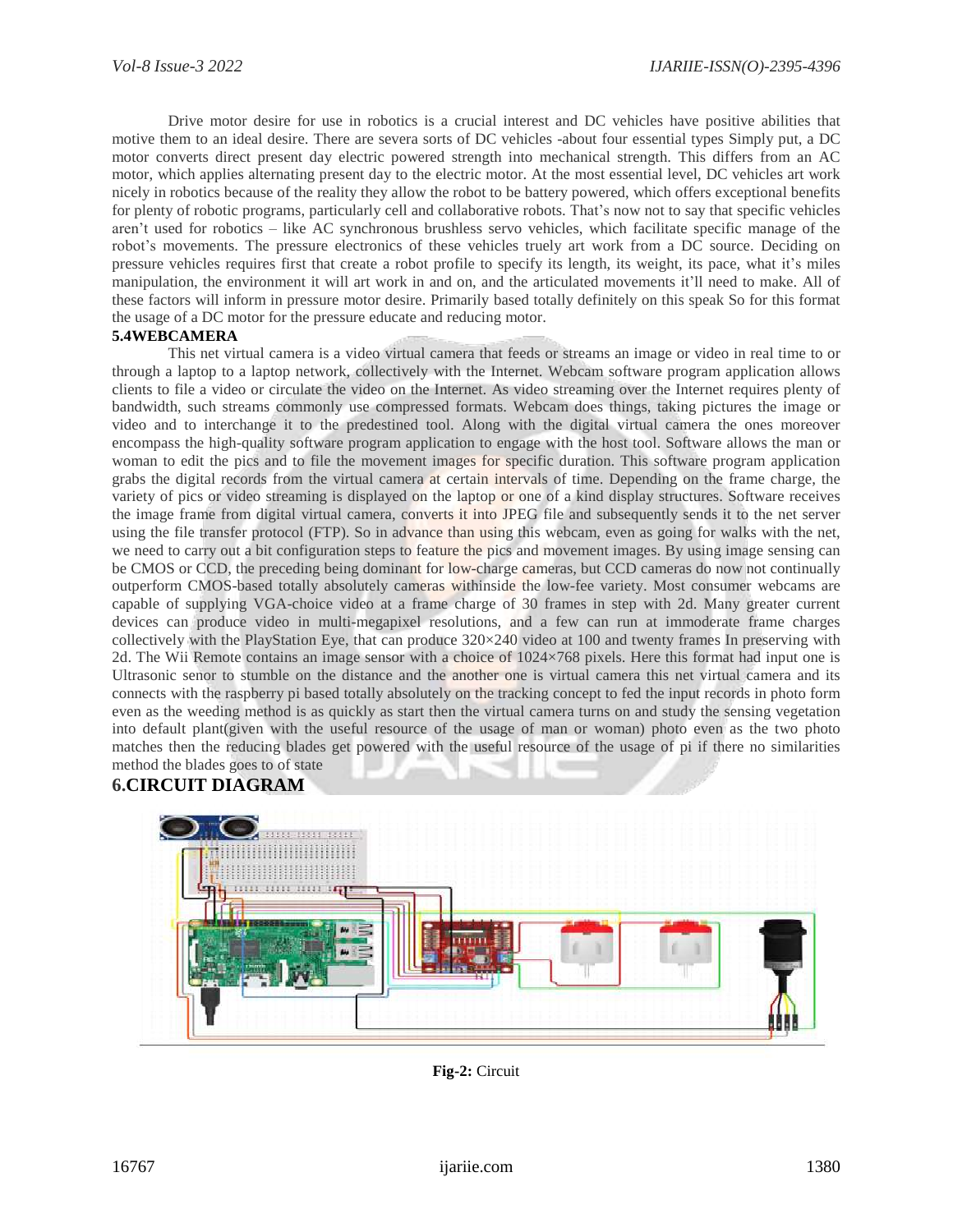#### **7.CONCLUSION**

Agricultural development plays essential operate as a cause pressure of rural financial condition reduction. The attempt needed to growth a weeder can meet the choice for of farmers. the performance of weeder need to be high-exceptional and it's simple to perform. It became quicker than the standard methodology of doing away with weed electrical weeders are an outstanding chance to nasty chemical materials that might contaminate the surroundings, hurt pets and wild animals and rate a fortune. the recognition on smarter, higher, and a lot of inexperienced crop growing methodologies is needed that enables you to fulfill the growing food name for of the developing international population withinside the face of the ever-shrinking cultivatable land. the event of recent techniques of up crop yield and handling, you'll with out troubles see presently: generation-weaned, progressive bigger younger masses adopting farming as a profession, agriculture as a fashion for independence from fossil fuels, pursuit the crop growth, safety and vitamins labeling, partnerships amongst growers, suppliers, and stores and This paper thought-about variety of these additives and highlighted the situation of various generation, specially Robo Setup, that enables you to create the agriculture smarter and a lot of inexperienced to fulfill future expectations. For this cause, wireless sensors, UAVs, Cloud-computing, speech generation are noted thoroughly. Furthermore, a deeper belief on modern analysis efforts is provided. In addition, various Robo Setup-based utterly architectures and systems are supplied with apprehend to agriculture programs. A outline of contemporary-day traumatic conditions going via the commercialism and future expectations are listed to supply steerage to researchers and engineers. supported all this, it should be ended that each in. of farmland is significant to maximize crop manufacturing. However, to deal with every inch accordingly, victimization property Robo Setup-based completely sensors and conversation generation isn't frequently optional—it's miles necessary.

#### **8.REFERENCE**

[1] World Population Projected to Reach 9.8 Billion in 2050, and 11.2 Billion in 2100. Accessed: Apr. 18, 2019. [Online]. Available: https://www.un. org/development/desa/en/news/population/world-populationprospects2017.html

[2] How is the Global Population Distributed Across the World? Accessed: Apr. 13, 2019. [Online]. Available: https://ourworldindata. org/world-population-growth

[3] 68% of the World Population Projected to Live in Urban Areas by 2050, Says UN. Accessed: Mar. 15, 2019. [Online]. Available: https://www.un. org/development/desa/en/news/population/2018-revision-ofworldurbanization-prospects.html

[4] Food Production Must Double by 2050 to Meet Demand From World's Growing Population. Accessed: Apr. 5, 2019. [Online]. Available:<https://www.un.org/press/en/2009/gaef3242.doc.htm>

[5] X. Zhang and E. A. Davidson, ''Improving nitrogen and water management in crop production on a national scale,'' in Proc. AGU Fall Meeting Abstr., Dec. 2018.

[6] How to Feed the World in 2050 by FAO. Accessed: Sep. 6, 2019. [Online]. Available: <https://www.fao.org/wsfs/forum2050/wsfs-forum/en/>

[7] A. D. Tripathi, R. Mishra, K. K. Maurya, R. B. Singh, and D. W. Wilson, ''Estimates for world population and global food availability for global health,'' The Role of Functional Food Security in Global Health. 2019, pp. 3–24.

[8] M. Elder and S. Hayashi, ''A regional perspective on biofuels in Asia,'' in Biofuels and Sustainability (Science for Sustainable Societies). Springer, 2018.

[9] World Agriculture: Towards 2015/2030 by FAO. Accessed: Apr. 15, 2019. [Online]. Available: <https://www.fao.org/3/a-y4252e.pdf>

[10] L. Zhang, I. K. Dabipi, and W. L. Brown, ''Internet of Things applications for agriculture,'' in Internet of Things A to Z: Technologies and Applications, Q. Hassan, Ed., 2018.

[11] S. Navulur and M. N. Giri Prasad, ''Agricultural management through wireless sensors and Internet of Things,'' Int. J. Elect. Comput. Eng., vol. 7, no. 6, pp. 3492–3499, 2017.

[12] E. Sisinni, A. Saifullah, S. Han, U. Jennehag, and M. Gidlund, ''Industrial Internet of Things: Challenges, opportunities, and directions,'' IEEE Trans. Ind. Informat., vol. 14, no. 11, pp. 4724–4734, Nov. 2018.